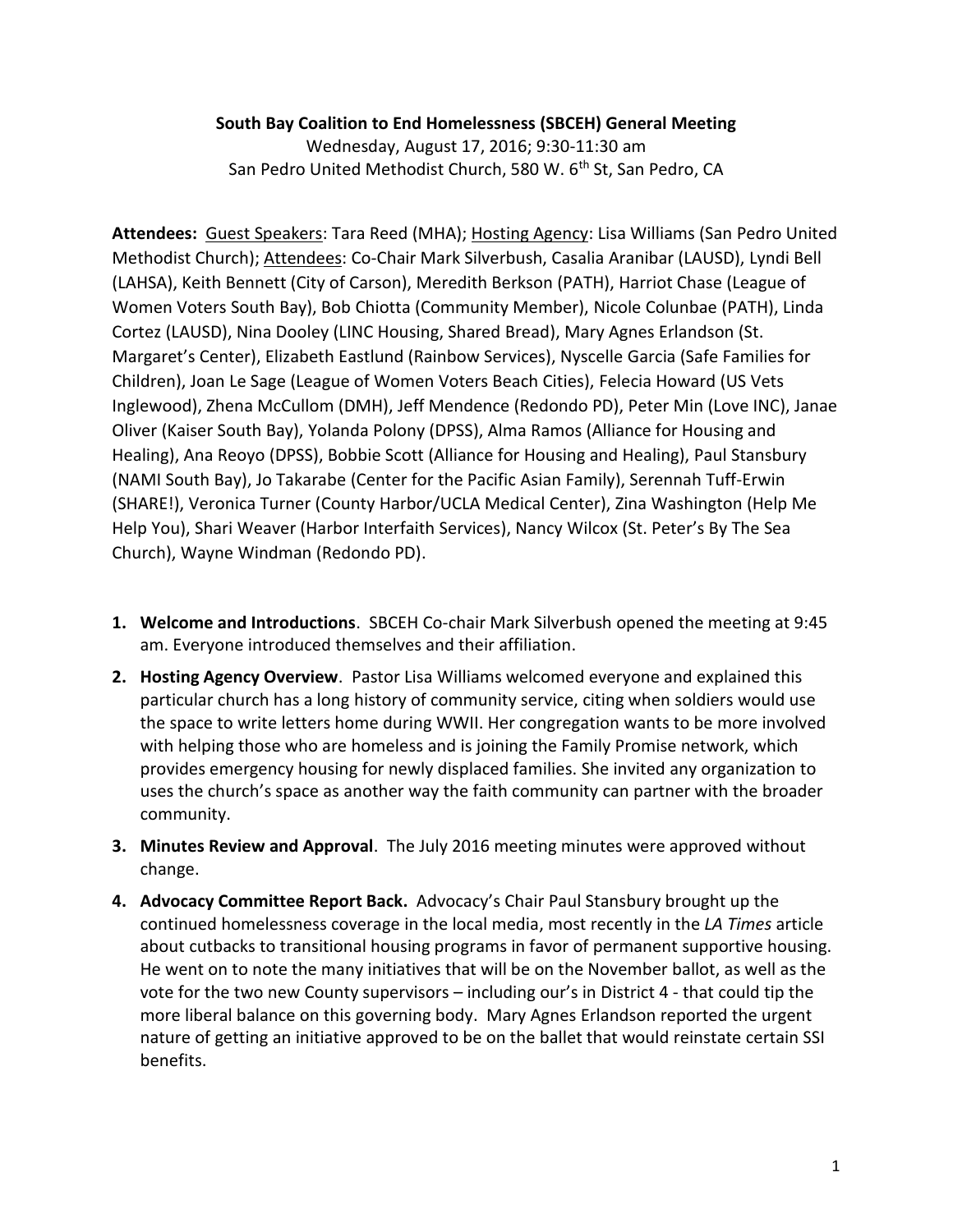**5. Co-Chair's Report**. Nancy Wilcox reported on the "Youth 100 Day Challenge" recently awarded by Los Angeles in a national competition and how that coincided with the beginning of the Youth Coordinated Entry Program (CES). She is working to update the "Food" resource guide. Lastly, she is starting conversations about having a separate meeting for the faith community surrounding homelessness to provide a deeper understanding of the issues and how they can be active partners to help end it.

Mark Silverbush gave a report on how LA is at the forefront of analyzing data to inform County level policy makers about homelessness. He showed th[e LA County Veterans](https://www.lahsa.org/veteran-dashboard)  [Dashboard](https://www.lahsa.org/veteran-dashboard) and [Winter Shelter](https://www.lahsa.org/ces/winter-shelter/occupancy-dashboard) Dashboards, both hosted on the Los Angeles Homeless Service Authority's website. While these are examples of programs viewed from a systems perspective, there is ongoing work to provide data at a more regional view to make it more applicable to local practitioners.

- a. For the Veterans Dashboard, he explained it gives a running historical view of key data points such as where homeless Veterans were formerly living before attaining permanent housing and the average number of days spent in each step of the housing pipeline. This dashboard combines data from several sources including LAHSA, the City and County of LA's housing authorities, cities of Long Beach, Pasadena and Glendale (who have their own continuum of care), and the VA. Policy makers can use this data to inform where there are system bottlenecks and potentially where more resources could be effective in breaking these logjams.
- b. He emphasized the importance of getting reliable data, which often starts from local programs entering it into Homeless Management Information System (HMIS).
- c. To help facilitate viewing future data at the regional level, LAHSA is identifying which city each "scatter site" permanent supportive housing asset is located.
- **6. Guest Speaker**. Tara Reed, Director of Homeless Innovations with Mental Health America of Los Angeles (MHALA), gave an overview of her agency. Its philosophy is to provide services that meet a client's immediate need then over time, graduate them to a less intensive program. Clients with mental health are encouraged to use their resources by first building relationships with them (offering them food and shelter); they are always client centered and ask what they want to work on rather than prescribing a course of action. (Note: The information below is supplemental to the material on her attached presentation.)
	- a. Navigation Team slide: The outreach teams are DMH-focused, all targeted for those with a high level of mental illness. Calls made to this team are generally responded to within 24-48 hours. If the client is in immediate crisis, the local law enforcement or "Multidisciplinary Integrated Team (MIT)" can respond.
	- b. Homeless Innovation Project (HIP) slide: The program goal is to have clients be selfsufficient, needing a lower level of support. HIP does not provide treatment beds, rather it goes out into the streets to assist the most vulnerable. Most of the clients have a severe physical health co-condition, such as cancer, heart disease, HIV/AIDS.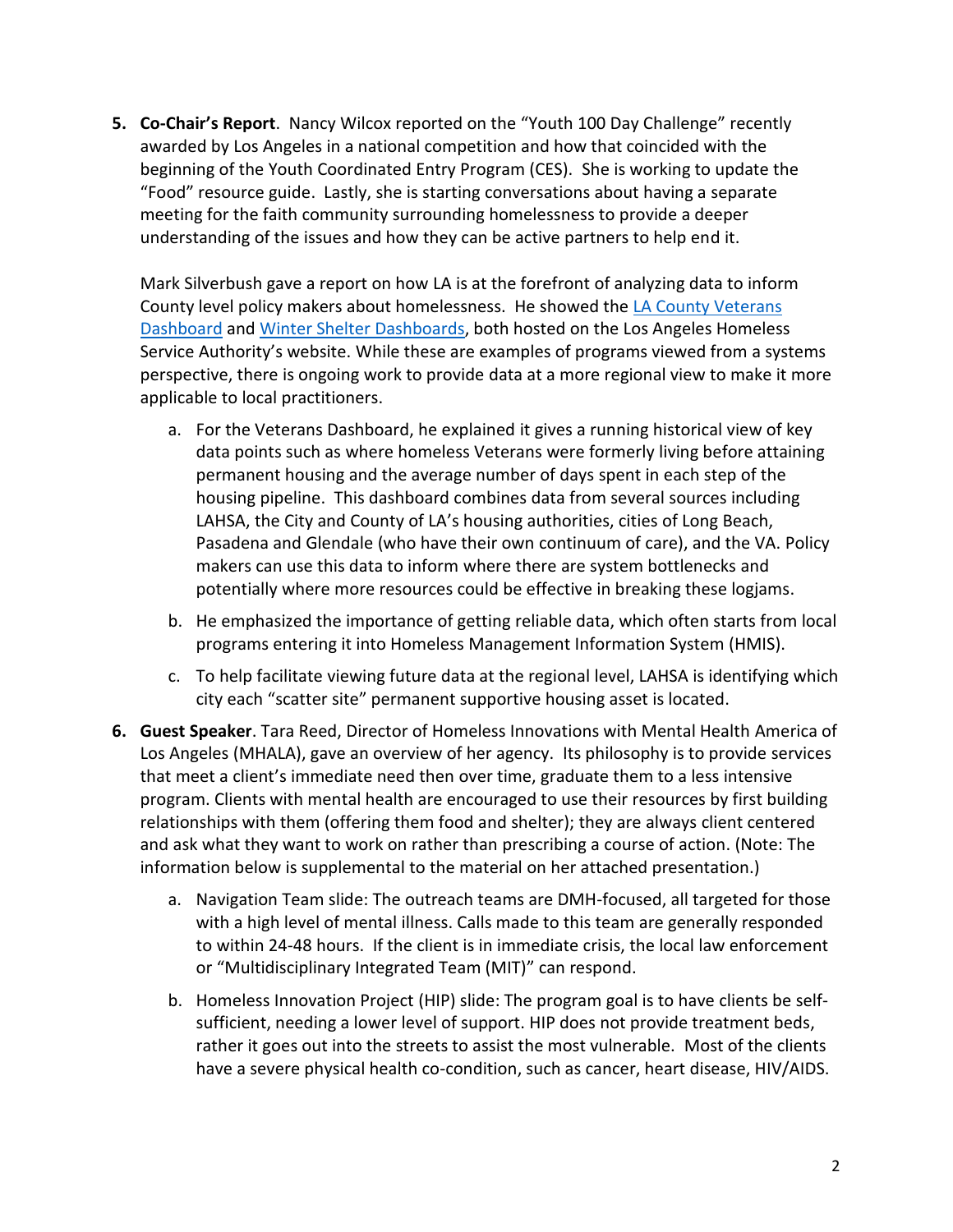Clients must agree to accept MHALA's services; they are never forced on them. The Children's Clinic serves persons of all ages.

- c. Homeless Assistance Program (HAP) slide: 1200 persons were assisted last year. The HAP's MIT is composed of five members; it has worked with 60 clients last year. Their Safe Haven has 10-20 beds; Street to Home has 10-20 beds; Transitions in Place has 12 openings for young adults who are struggling and have aged out of the foster care system.
- d. Homeless Supportive Service slide: MHALA partners with DHS and DMH, along with Housing for Health partner Brilliant Corners.
- e. The Village slide: This is MHALA's flagship program and serves 350-400. It is located at 456 Elm St in Long Beach. Clients typically are seen once a week to receive services, and do not have to be homeless.
- f. Long Beach TAY ACADEMY slide: there are 100 in the program, located at 202 E.  $7<sup>th</sup>$ St. Its TAY (transitional age youth) work helps them adjust from a very structured environment that they previously experienced in institutional care to independent living.
- g. Long Beach Wellness Center slide: This is the least intensive program they run. Clinicians and psychologists are onsite. Clients 18 and older generally use these services once a month or once a quarter.
- **7. Member Announcements**. The following announcements were made:
	- a. Veronica Turner reported Harbor/UCLA has partnered with PATH, who now has staff in its emergency department (ED). They are identifying and enrolling people who frequently use the ED into the DHS Housing for Health (HFH) program. Exodus Recovery will be on the hospital's campus starting early next year. There will be a new adolescent psych unit opening the end of this year.
	- b. Janae Oliver said it would like to see the HFH program coordinated with private hospitals. Kaiser South Bay has a homelessness navigator staffed from Harbor Interfaith Services, who might be able to make these system connections.
	- c. Shari Weaver said the CES multi-day, multi-agency outreach effort this month will be held in Redondo Beach on August 30-31<sup>st</sup>. She also announced City of Los Angeles Mayor Garcetti's office is inviting community members to hold "Welcome Home" parties to raise awareness about homelessness while donated items for the newly housed. Harbor Interfaith will supporting an upcoming event in San Pedro.
	- d. Felecia Howard said US Vets in Inglewood and St. Margaret's Center partnered to submit a "New Projects" in this year's HUD SuperNOFA, to provide 10 non-Vet beds by master leasing units using the transition in place model.
	- e. Paul Stansbury said the local South Bay NAMI is hosting a "Basics" class for families with a child under 18 with mental illness. It is a 6 week course being held at Star